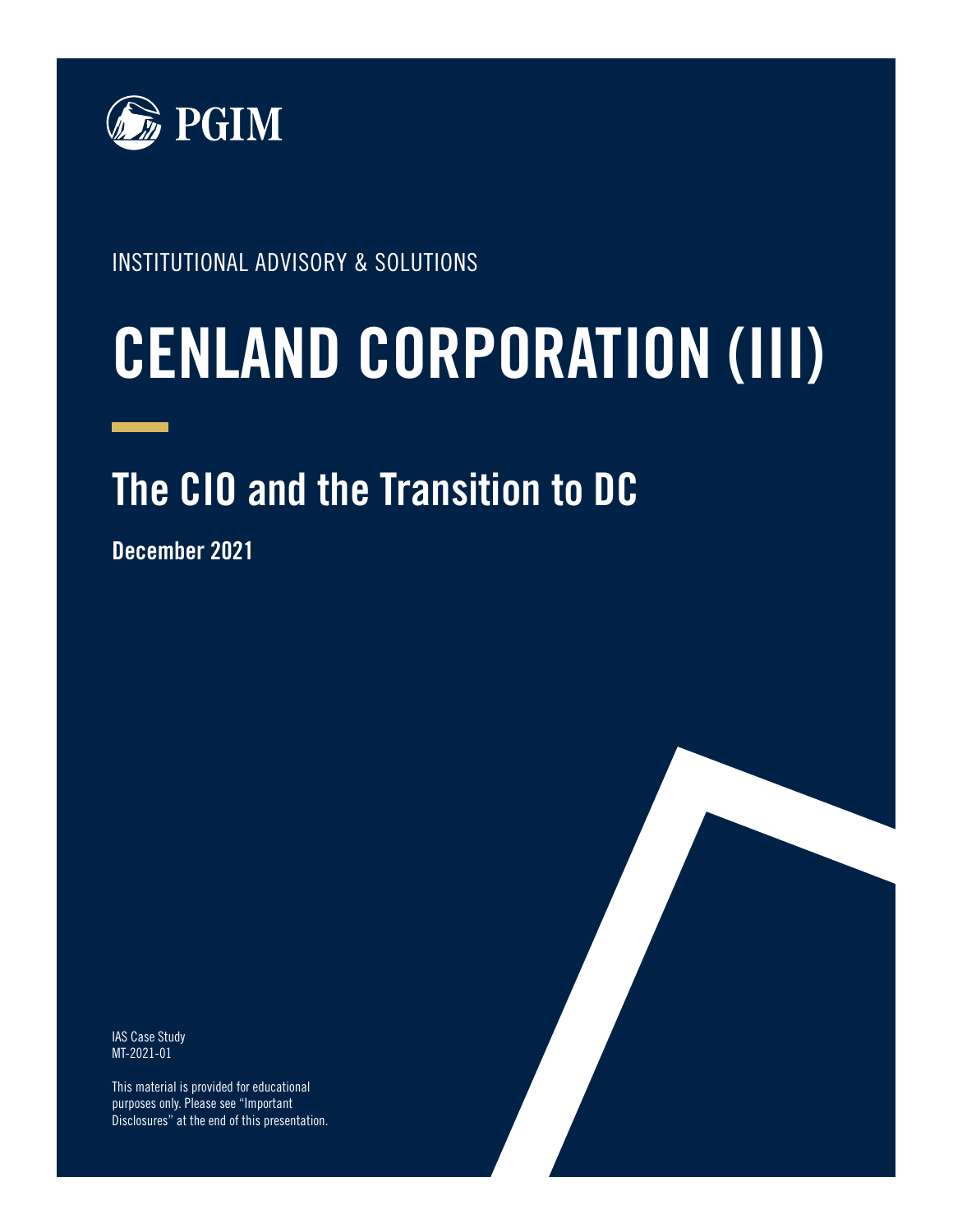

December 2021

# **CENLAND CORPORATION (III) The CIO and the Transition to DC**

Dan Woodbridge, 51, CIO of Cenland's in-house management organization for its US Defined Benefit (DB) plan, was upbeat returning to his office from his Q3 2021 quarterly update meeting with Denise Liu, Cenland's CFO. Dan and Denise were both excited about meeting back at the office now that Cenland allowed employees to voluntarily return in mid-October. For both, this was their first in-person meeting since the onset of the pandemic in March 2020. Dan was amazed that the fish in his aquarium were still alive – although reduced in number. He made a mental note to do something special this Christmas for the thoughtful maintenance and security staff.

Dan and Denise had a productive discussion about recent developments related to Cenland's retirement plans. It came as no surprise that Cenland's DB portfolio continued to perform well over the past year. Apart from managing a top-performing DB portfolio over many years supported by a strong in-house investment team with expertise in both public and private markets, Dan also started overseeing Cenland's DC menu design since the company decided to close its DB plans in late 2019. Although disappointed by the decision to close the DB plans, it galvanized Dan's determination to improve the financial security for Cenland's 401(k) plan participants by providing diversified and cost-effective DC investment options.

Unexpectedly, Dan's attention was diverted in September 2021 when Cenland announced its acquisition of a UK-based telecommunications company, **Envision**. Cenland's management team believes that this acquisition gives Cenland the opportunity to stay competitive and expand its global footprint in the fastmoving telecommunications industry. Although Cenland employees are currently all US-based, Cenland has a global customer base of which non-US customers contribute nearly 10% of the company's annual revenue. The acquisition will give "New Cenland" the opportunity to leverage Envision's local expertise to improve customer retention and its enhanced service offerings, while allowing Cenland to maintain a high degree of control.

Only a few days after the news announcement, Denise told Dan that the Envision acquisition was expected to close in July 2022 and that Dan would oversee the investment choices in Envision's DC plan. Envision had closed its DB plan years earlier and had transitioned smoothly to a UK single employer DC scheme overseen by its own internal investment management team. Dan suddenly found himself in a position not

Dr. Michelle (Yu) Teng prepared this case with the assistance of Ms. Aili Chen PGIM IAS. We would also wish to thank Ms. Jenny Staley, PGIM IRG and Ms. Mikaylee O'Connor, PGIM IRG for their valuable contributions to the case. This case was developed solely on the basis for discussion at the 2021 PGIM IRG Ascent Program. Unless otherwise indicated, names, characters, businesses, places, events, and incidents are either the products of the author's imagination or used in a fictitious manner. Any resemblance to actual businesses; persons, living or dead; or actual events is purely coincidental. Copyright© 2021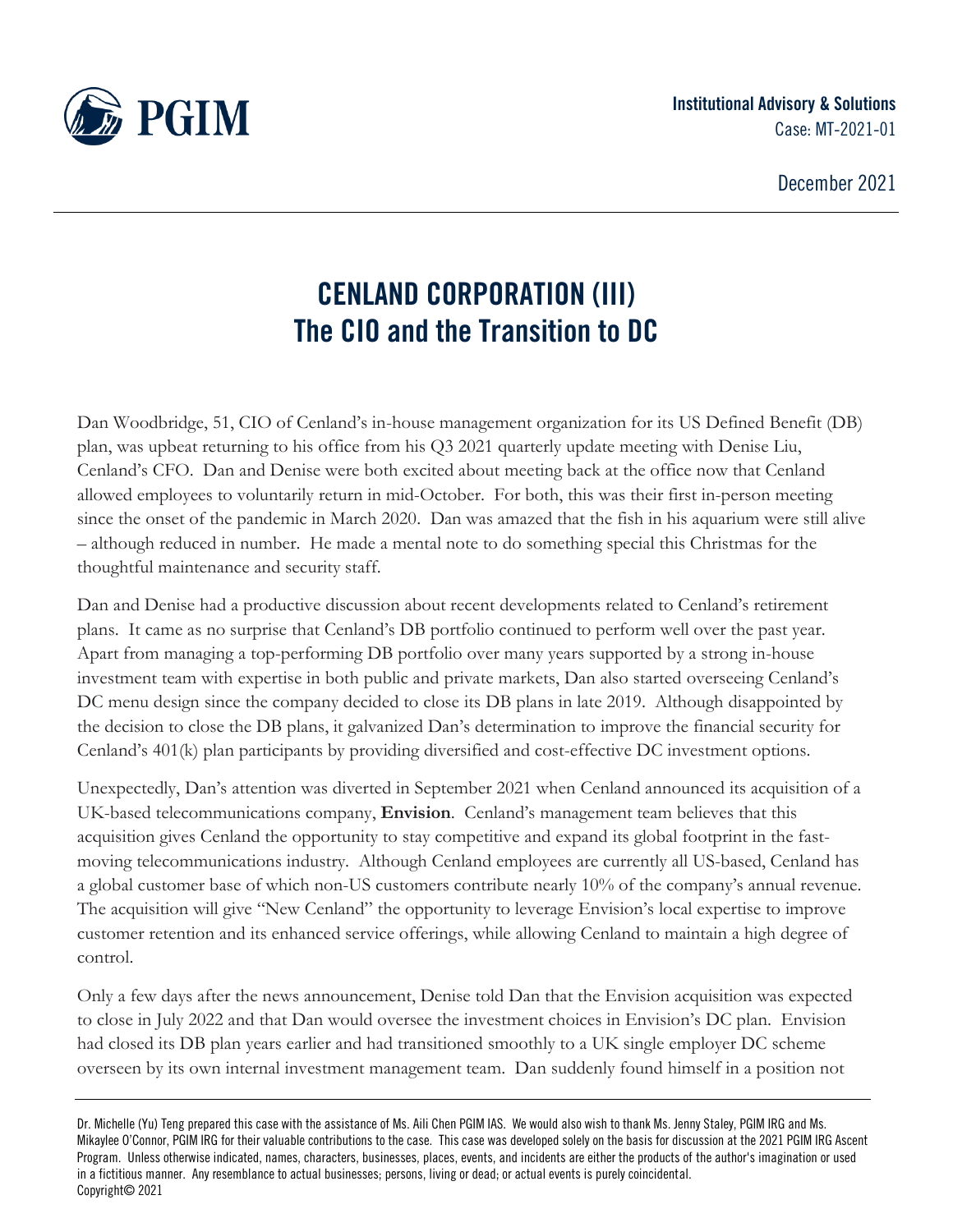only having to transition Cenland employees to a DC plan but now had to oversee an established, and foreign, DC plan. "When it rains, it pours," Dan momentarily mused, but then began thinking through the implications of the acquisition for his team.

Denise encouraged Dan to get familiar with Envision's scheme and think about how he might collaborate with Envision's internal DC team to ensure they provide members across the new combined company with an appropriate range of investment options after the acquisition. To get him started, Denise sent an email introducing Dan to the head of Envision's DC team, Oliver Grother, 45, a nice British fellow with good manners. Originally from Lancashire, England, Oliver first studied electrical engineering at UCL (University College London) before switching to mathematics and economics at LSE (the London School of Economics and Political Science). He received his Master's in management finance from the University of Melbourne. Oliver started his career as a research analyst at the UBS Melbourne office, then returned to the motherland a few years later. He worked as a portfolio manager in UBS Asset Management in London and joined the Envision asset management team five years ago. He brought considerable investment experience and a global perspective to the team at Envision.

Dan and Oliver talked often via Zoom, discussing Envision's DC plan and the UK retirement industry at large and, in the process, became reliable colleagues. Dan was particularly interested in hearing about the experiences Oliver gained and the lessons he learned from working directly in the UK industry – a US player like Cenland would never have the same access or insights, otherwise. They both believe there would be a lot of learning and synergy between the two teams, and they hope to have face-to-face conversations when Dan travels to the UK in early 2022.

During the quarterly meeting Denise gave Dan his marching orders: "Given Envision's technological superiority, we expect a lot of employee movement between Cenland and Envision. We want to encourage this cross-fertilization of expertise and ideas. What we would like to achieve is that when employees relocate from the UK to the US, or *vice versa*, they will not feel their retirement incomes are significantly impacted." Denise added, "You were able to start incorporating private asset investment options into our 401(k) plan so that our employees' underlying investment exposures did not change dramatically as we made the transition from DB to DC. It is time for you to think more broadly about embracing private assets in both the Cenland's US DC plan and the incoming Envision's UK DC scheme, as our company expands globally."

Looking out the window in his office, Dan saw the beautiful foliage that had just started to change color in Cenland's New England HQ campus. He missed the entire season last fall.

Dan spent the rest of the afternoon straightening out his thoughts. In addition to what he discussed with Denise, there are other things to consider as the company expands from New England to England. The global retirement industry continues to evolve, and he needs to stay ahead of the changes. He also wants to carefully review the details of Cenland's and Envision's plans to make sure he is not missing anything. He pulled out a notebook and started scribbling down some key points before corralling his investment team.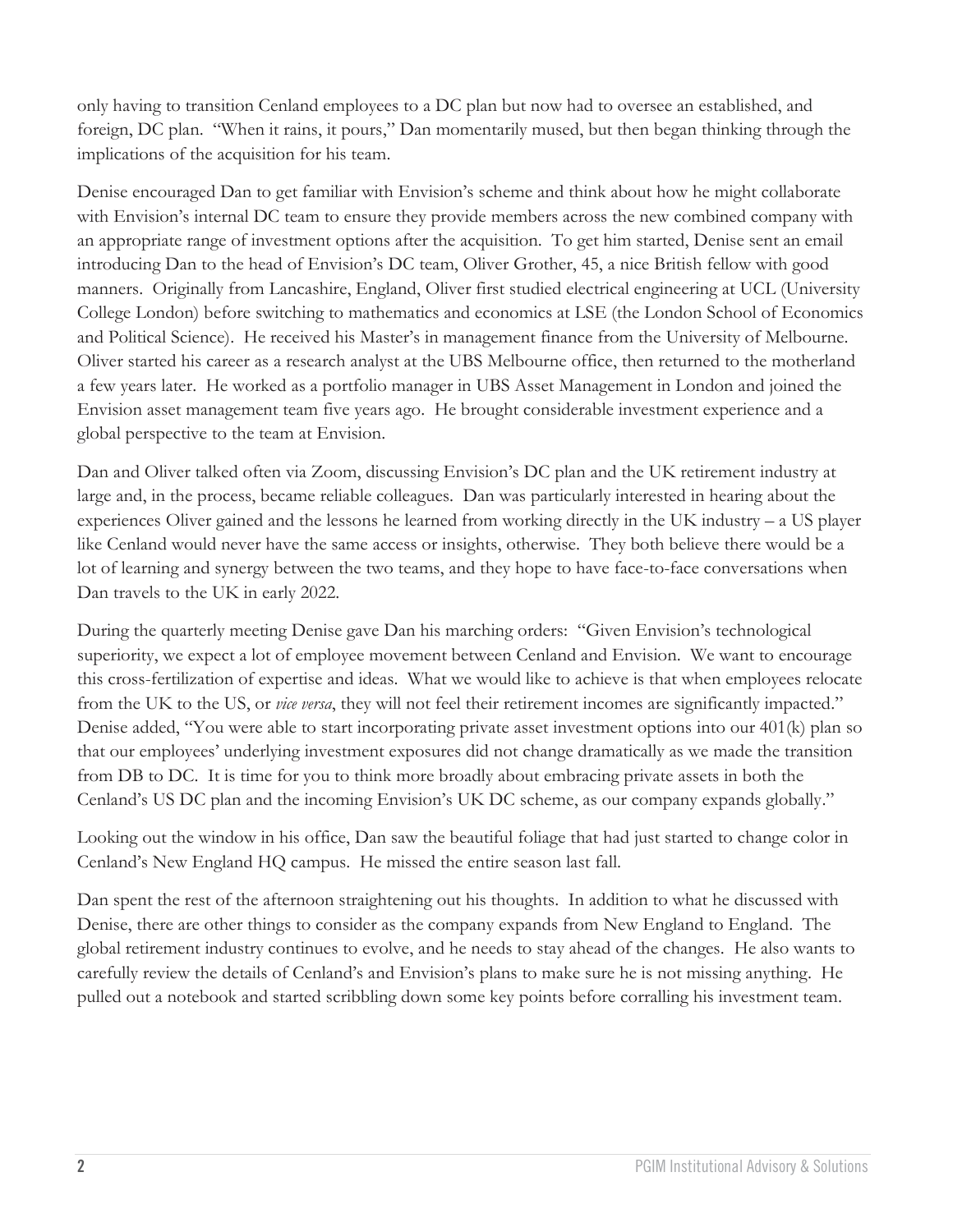# **Current State of Cenland's US Plans**

### **Cenland's US DB Plan**

All Cenland's employees were covered by a corporate DB plan until December 2019, at which point Cenland decided to close its DB plan and started offering a DC plan with generous company matching to new employees.<sup>1</sup> Just a year later in 2020, Cenland froze the DB plan to accelerate de-risking of the plan.<sup>2</sup>

Now, almost a year later, Cenland's remaining DB plan is more mature as more employees approach retirement. After paying all benefits to the remaining participants, Cenland's DB plan still has approximately \$11b PBO (Projected Benefit Obligation). Even though there is no significant year-over-year increase in the pension liability discount rate (2.87% at the end of Q3 2021 *vs.* 2.65% at the end of Q3 2020), the DB plan's funded status improved significantly, rising above 92% (*vs.* below 90% same time last year), primarily due to Dan's team's excellent investment performance. After the funding ratio hit the 90% mark, the DB portfolio allocations shifted more towards allocations to LDI (liability-driven investing) assets and away from growth assets, including private assets. Without selling any private equity (PE) investments in the secondary markets and suffering a haircut, the PE team led by Vinita Mody adeptly followed a commitment pacing strategy to gradually trim the PE allocation. Given the stable income and diversification benefit seen so far from the newly added real estate (RE) debt investments, Dan decided to keep the 4% RE allocation. Exhibit 1 shows Cenland's current asset allocation compared to Q3 2020.

Dan expects 2021 to be a big year in the US pension risk transfer (PRT) market. With funded status at their highest levels since before the 2008 financial crisis, many plan sponsors are actively looking to transfer pension risks to insurers. In 2012, the GM and Verizon PRT transactions transferred a combined \$33b to insurers, which demonstrated the market's ability to efficiently transfer a large amount of pension risk off a plan sponsor's balance sheet. Almost ten years later, the US PRT market is even more developed. Some of the larger deals coming to market in 2021 are driven by plan sponsors who want to move towards a full plan termination.

Given Cenland's determination to reduce pension costs to enhance its overall competitiveness, especially with the recent acquisition of Envision, Dan expects Cenland to further accelerate offloading their DB liabilities and head towards a full plan termination sometime soon. Dan knows a full plan termination typically takes 18m to 2y so he has some time to think about how to manage the "End-State" DB portfolio, especially the remaining allocations to private assets in the portfolio which are more costly and difficult to liquidate. <sup>3</sup> He needs his investment team to formulate a feasible plan to gracefully terminate Cenland's DB plan in the next two years.

#### **Cenland's US DC plan**

Cenland launched its inaugural 401(k) DC plan in late 2019 immediately after announcing the closing of the DB plan. Since inception, the DC investment options have been experiencing significant net inflows as the company continued to grow, adding new (and relatively young) employees.

<sup>1</sup> Y. Teng, "[Cenland Corporation: The CIO and the Closing of the DB Plan](https://cdn.pficdn.com/cms/pgim4/sites/default/files/2020-05/IAS-Cenland-corp-case-study-2019.pdf)," PGIM IAS Case Study, December 2019.

<sup>2</sup> Y. Teng*,* "[Cenland Corporation\(II\): The CIO and the Freezing of the DB Plan](https://cdn.pficdn.com/cms/pgim4/sites/default/files/2020-12/IAS-Case-Study-Cenland-Corporation-II-December-2020.pdf)," PGIM IAS Case Study, December 2020.

<sup>3</sup> Y. Teng and J. Shen, ["Asset Allocation for 'End](https://cdn.pficdn.com/cms/pgim4/sites/default/files/2020-07/IAS-Asset-Allocation-for-End-State-Portfolios-092019.pdf)-State' Portfolios," PGIM IAS, September 2019.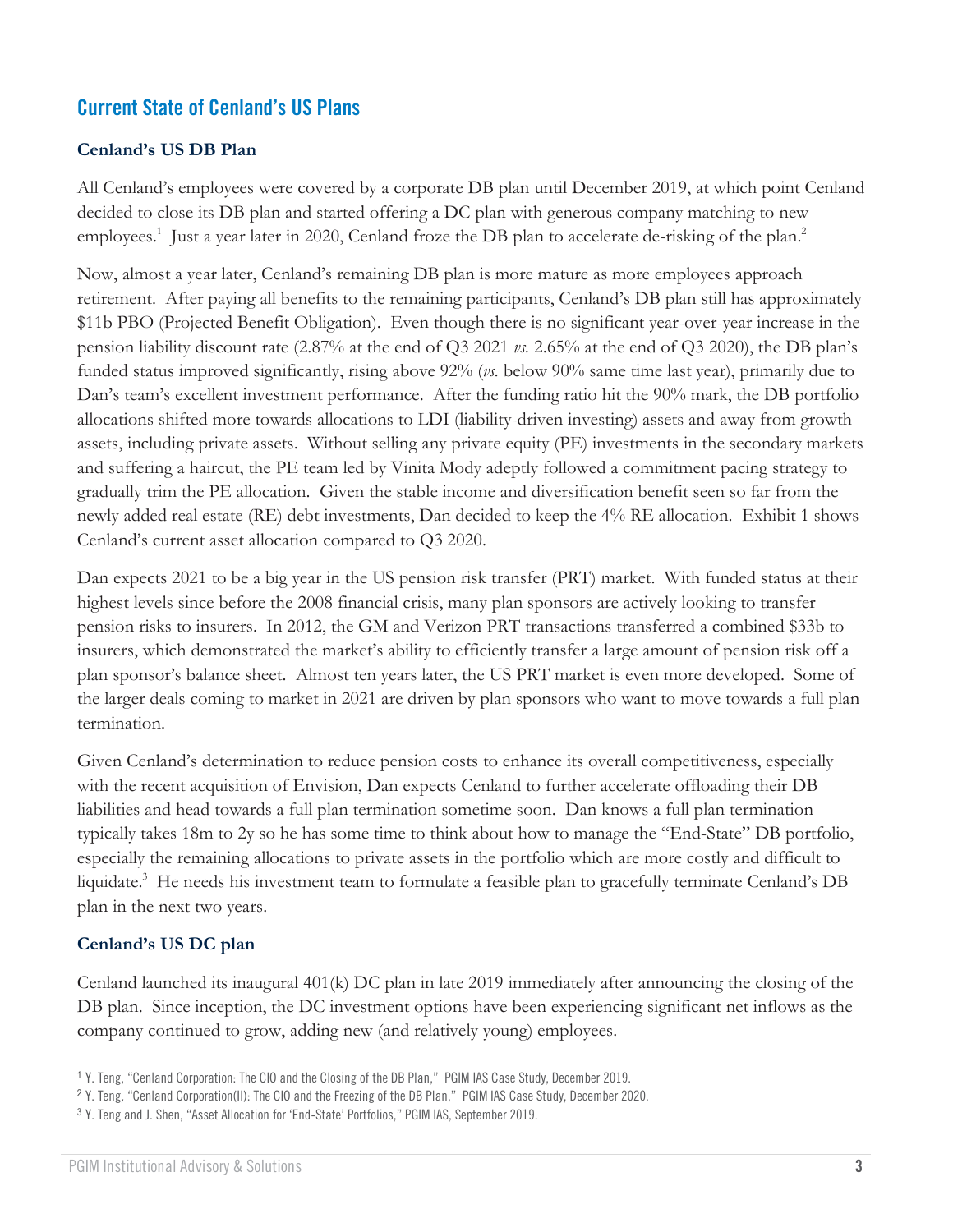Under Dan's leadership, Cenland offered 401(k) participants a well-designed DC investment menu, including diversified investment options. Currently, most (97%) participants are invested in the qualified default investment alternative (QDIA) which is a custom target-date fund (TDF) designed by Dan's team. The fund's asset allocation is designed to progress from more aggressive (almost 100% in growth assets) towards more conservative (up to 85% in fixed income) as participants approach and go beyond their target retirement dates – a glidepath structure. What makes Cenland's TDF unique is that it includes private assets such as direct real estate and infrastructure in addition to public equity and fixed income, providing participants with diversified portfolios as they had enjoyed under the DB plan. Until recently, no TDF has incorporated exposure to these private investments. This gratified Dan, especially as it kept his crackerjack investment team working together and energized. Exhibit 2 shows the glidepath of Cenland's TDF.

## **Envision's UK DC Scheme**

Envision is a UK telecommunications company headquartered in Newbury, Berkshire, England. It predominantly operates network services in the UK and continental Europe. In 2016, it closed its DB plan to new employees and switched employees to a DC plan to keep a lid on operating costs. It took Envision two years to fully terminate the DB plan by distributing lump sum payments to participants and executing pension risk transfer deals with insurance companies.

As of September 2021, the DC plan has  $\frac{1800 \text{m}}{4}$  (approximately \$1.06b at \$1.33/ $\frac{1}{2}$ ) under management (up from  $\sqrt{(550m)}$  in 2020) with expected annual contributions of  $\sqrt{(240m)}$ . It has over 70,000 members, made up of active and retired employees, and the day-to-day investment management is delegated to external investment managers. Currently, 95% of participants are invested in the Default Lifecycle option – designed by Oliver's team – where fund allocation is adjusted automatically over time. The remaining 5% are either invested in an Alternative (Lower-Risk) Lifecycle option or in self-selected funds.

With the Default Lifecycle option, asset allocations are gradually moved into cash and bonds to manage risk as participants move closer to retirement. By the time participants reach retirement age (*i.e.,* the consolidation phase), their accounts will have approximately 75% in fixed income and 25% in cash. On the other hand, younger members who are in their accumulation phase are heavily invested in equities. Currently, the majority of the plan's assets are allocated to equities, followed by bonds, a small allocation to property, and cash. Exhibit 3 shows the Default Lifecycle Fund's aggregate asset allocation as reported at the end of Q3 2021.

# **Recent Developments in the US DC Market**

Under Dan's leadership, Cenland's frozen DB plan's management team is responsible for designing and regularly reviewing the underlying investment offerings for Cenland's DC plan. Like many investment professionals, Dan is a voracious reader – whether it is books, academic journals, or newspaper articles – he reads all the time! He likes to cut out interesting articles and paste them into his daily diary. Although Dan has happily embraced new technology, sometimes he still likes things the old-fashioned way. Given the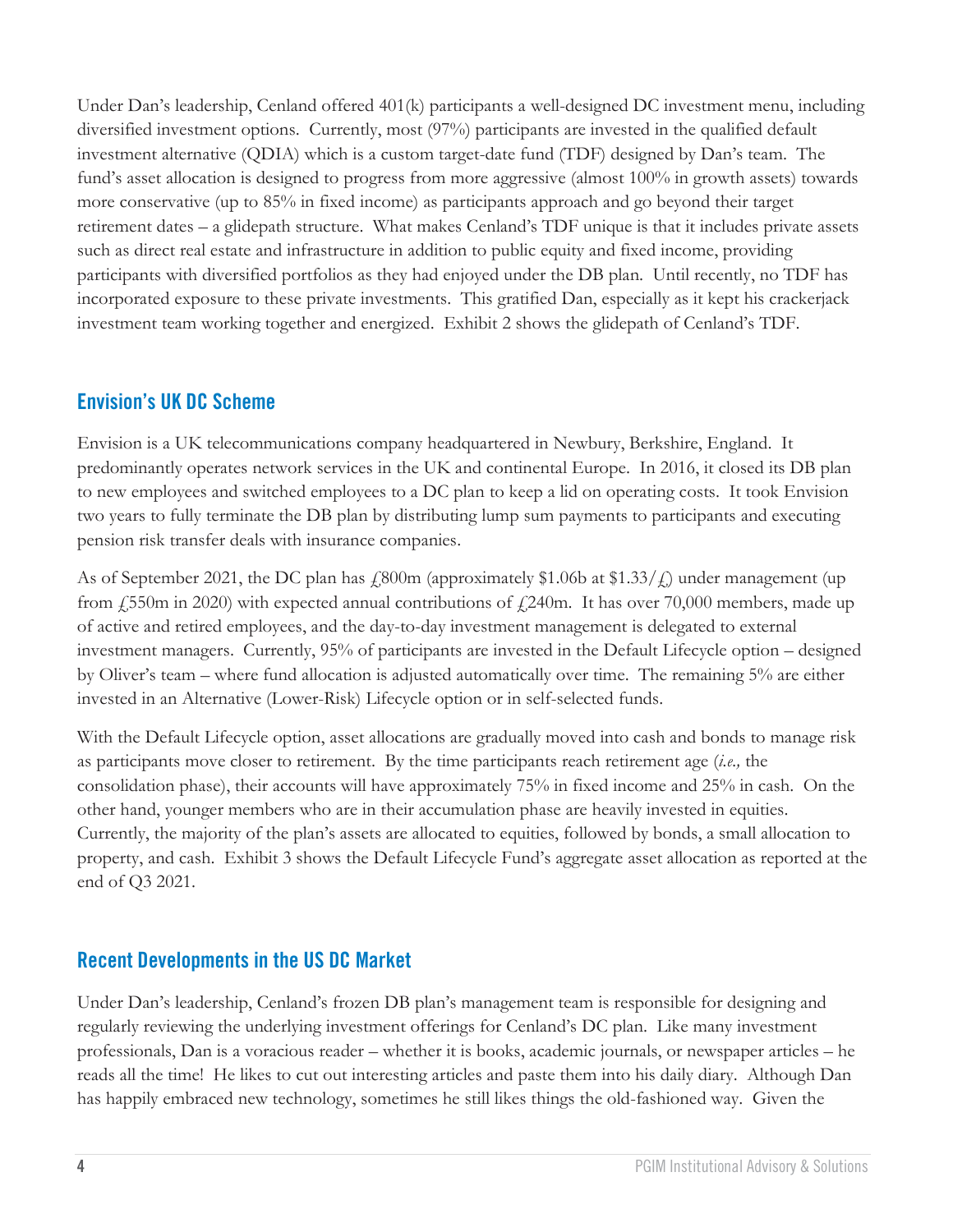nature of his work, he reads the *Financial Times* and *Pension & Investments* faithfully, closely following any developments in the US DC industry and elsewhere, and actively monitoring the impact of the pandemic on the DC industry.

Despite market volatility, DC participant balances increased in 2020, with the increase generally higher for younger, less-tenured workers (29%) and lower for older, longer-tenured workers (17%), according to the Employee Benefit Research Institute (EBRI). While more than 90% of plan sponsors maintained the prepandemic levels of company match, approximately 46,000 plan sponsors (8%, mostly small businesses) cut employer contributions during the pandemic based on data from the Plan Sponsor Council of America (PSCA). The use of Coronavirus Related Distributions (CRDs) – a sudden and unexpected policy change in response to the pandemic – has been limited.<sup>4</sup> Between 3% and 8% of participants requested a distribution, with an average distribution of less than \$15,000 (well below the \$100,000 limit) based on reports from leading recordkeeping providers.<sup>5</sup>

Dan monitors the ongoing regulatory changes in the industry. The past two years turned out to be eventful for retirement regulation and legislation. Potential changes are coming from all directions: legislation supporting automatic 401(k) enrollment to boost employee participation and retirement savings, proposals to amend the regulations on ESG investing in ERISA (Employee Retirement Income Security Act) plans, *etc*. A few proposed regulatory changes have caught Dan's eye among those being considered by the government and regulatory bodies, which he believes could have ramifications on how to structure the underlying investment choices for plan participants.

While private equity investments have long been part of DB plans, in the US, DC plan sponsors generally have not incorporated private assets in the investment options due to lack of regulatory guidance and sponsor apprehension. However, in June 2020, the Department of Labor (DOL) issued an information letter that added clarity around offering a professionally managed asset allocation fund with a private equity component in a DC plan.<sup>6</sup> It is a positive signal from the DOL on including private assets in DC plans. US Secretary of Labor Eugene Scalia said that "The Letter helps level the playing field for ordinary investors and is another step by the Department to ensure that ordinary people investing for retirement have the opportunities they need for a secure retirement."<sup>7</sup>

There has also been a regulatory focus on default investment options since the Pension Protection Act of 2006 (PPA). While several investment options are eligible under the QDIA rules, TDFs have been the most prevalent to date, growing by a factor of 10 over the last decade. However, the QDIA landscape looks poised for changes. Many have voiced concerns that one size may not fit all, especially as participants age and their needs diverge. In contrast, custom TDFs or managed accounts, which offer customized

<sup>4</sup> A coronavirus-related distribution (CRD) is a distribution made from an eligible retirement plan. CRDs expired in December 2020 and were not extended to 2021 despite the continuing pandemic and expectation of an extension by the new administration.

<sup>5</sup> "Defined Contribution Quarterly Q1: Retirement Policy in 2021," Goldman Sachs Asset Management, 2021.

<sup>6</sup> "DOL opens gate for private equity in DC plans, but big rush not expected," Pensions & Investments, 15 June 2020, fro[m https://www.pionline.com/defined](https://www.pionline.com/defined-contribution/dol-opens-gate-private-equity-dc-plans)[contribution/dol-opens-gate-private-equity-dc-plans](https://www.pionline.com/defined-contribution/dol-opens-gate-private-equity-dc-plans)

<sup>7</sup> "U.S. Department of Labor Issues Information Letter on Private Equity Investments," U.S. Department of Labor, 3 June 2020, from <https://www.dol.gov/newsroom/releases/ebsa/ebsa20200603-0>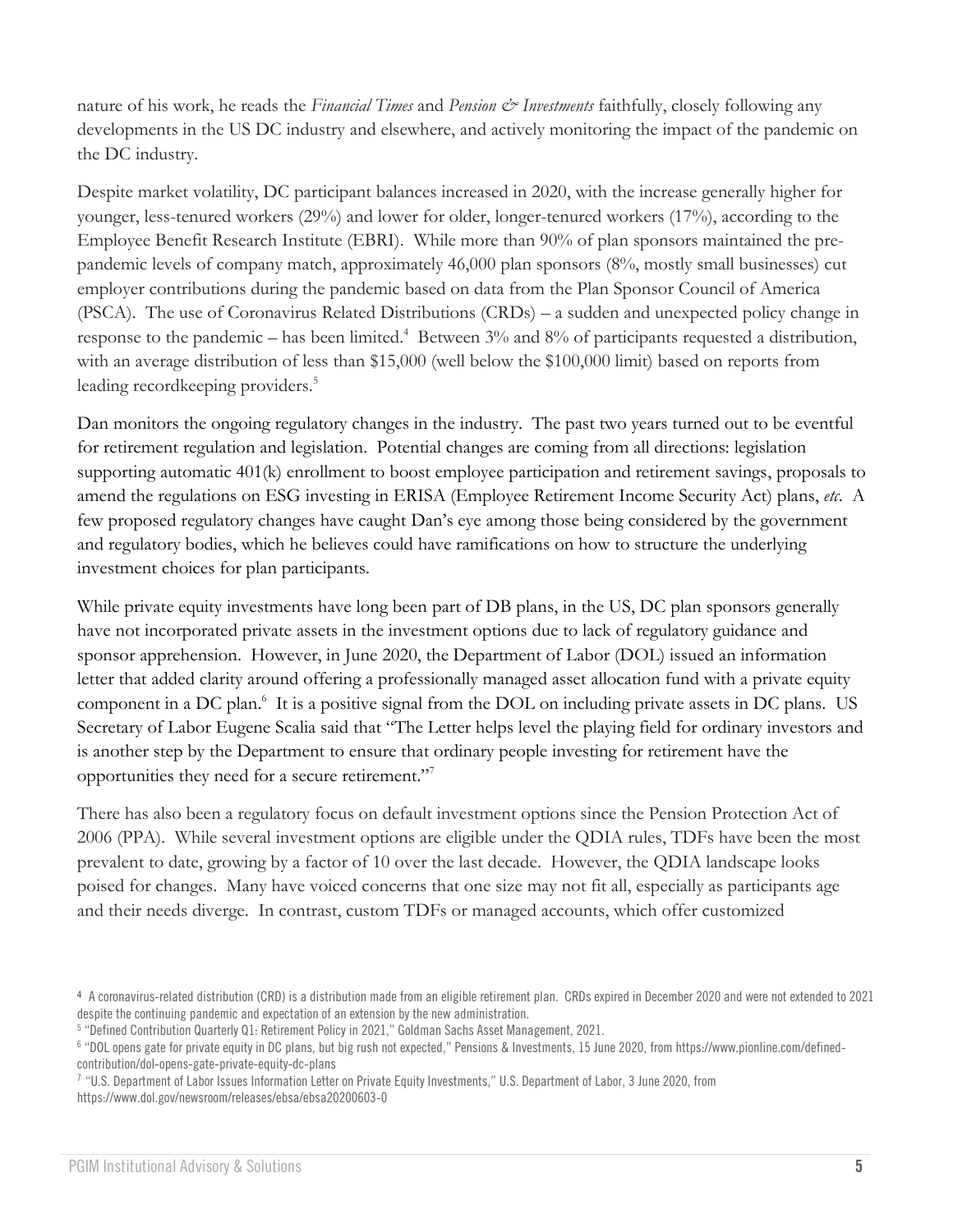allocations, might be a better fit. There is an emerging trend around the desire for increased personalization which could lead to an evolution of both TDFs and QDIAs.<sup>8</sup>

Dan is aware of the numerous M&A and strategic actions underway in the industry. In April, private equity firm Stone Point Capital and Singapore's sovereign wealth fund GIC announced plans to buy a majority stake in Ascensus, a retirement and savings account provider. Then in July, Empower announced its plan to acquire Prudential's retirement business for \$3.6b which is expected to close in Q1 2022.<sup>9</sup> Dan believes these types of transactions will allow retirement plan recordkeeping companies to continue building scale, which is an important driver of efficiencies.<sup>10</sup>

# **Recent Developments in the UK DC Market**

Across the Atlantic, the UK DC industry is going through its own transition. In addition to benefitting from Oliver's local knowledge and insights, Dan and his team now also keep a close eye on any DC-related headlines coming out of the UK.

In the UK, DC schemes are much smaller in aggregate compared to DB schemes but are growing rapidly (*e.g.*, in the year before the pandemic, aggregate DC assets grew by 23% while DB assets were flat). Despite the extreme market volatility during the early months of the pandemic, the positive momentum in the UK DC market has persisted with DC assets growing by  $4\%$  (from £471b in 2020 to £490b in 2021).<sup>11</sup>

While the pandemic's short-term impact has been muted (thank you Bank of England and Parliament!), the lessons learned are likely to have a lingering influence. As Oliver explained, "DC schemes learned that longterm investment horizons and diversified portfolios have helped them cope with extreme market events." For plan participants who were near or in retirement, the impact of the significant market drawdown was mitigated by lifecycle funds where investments had already shifted away from growth assets, such as equities, towards conservative assets, such as bonds. Covid-19 even presented DC schemes with new investment opportunities.

In August, the UK government issued a call to action urging pension funds, including DC funds, to invest in UK infrastructure projects and private equity/venture capital to help small businesses rebuild post pandemic. Specifically, the prime minister and chancellor Rishi Sunak sent a letter to the investment industry, encouraging UK institutional investors to direct their funds to longer-term assets such as infrastructure, which includes bridges, roads, and wind farms.<sup>12</sup>

Alongside the broader government drive, the Financial Conduct Authority (FCA) approved an open-end fund structure (Long-Term Asset Funds) that will provide DC plans with a more liquid vehicle to access

<sup>8</sup> "Defined Contribution Quarterly Q3 2021: (R)evolution of the QDIA Landscape," Goldman Sachs Asset Management, 2021.

<sup>9</sup> "Stone Point, GIC to Buy Ascensus In Deal Worth \$3 Billion," Bloomberg, 25 April 2021, fro[m https://www.bloomberg.com/news/articles/2021-04-26/stone-point-and](https://www.bloomberg.com/news/articles/2021-04-26/stone-point-and-gic-said-to-near-3-billion-deal-for-ascensus)[gic-said-to-near-3-billion-deal-for-ascensus](https://www.bloomberg.com/news/articles/2021-04-26/stone-point-and-gic-said-to-near-3-billion-deal-for-ascensus)

<sup>10</sup> "Empower bulks up by adding Prudential unit," Pensions & Investments, 26 July 2021, fro[m https://www.pionline.com/defined-contribution/empower-bulks-adding](https://www.pionline.com/defined-contribution/empower-bulks-adding-prudential-unit)[prudential-unit](https://www.pionline.com/defined-contribution/empower-bulks-adding-prudential-unit)

 $^{11}$  "A Whole New Investment Universe What's Holding UK DC Schemes Back from Investing in Private Markets?" DCIF, 2021.

<sup>12</sup> "UK's Nest pension fund plots £1.5bn push into private equity," Financial Times, 27 August 2021, fro[m https://www.ft.com/content/42201a66-221a-4be5-84d7-](https://www.ft.com/content/42201a66-221a-4be5-84d7-49de953ed180) [49de953ed180](https://www.ft.com/content/42201a66-221a-4be5-84d7-49de953ed180)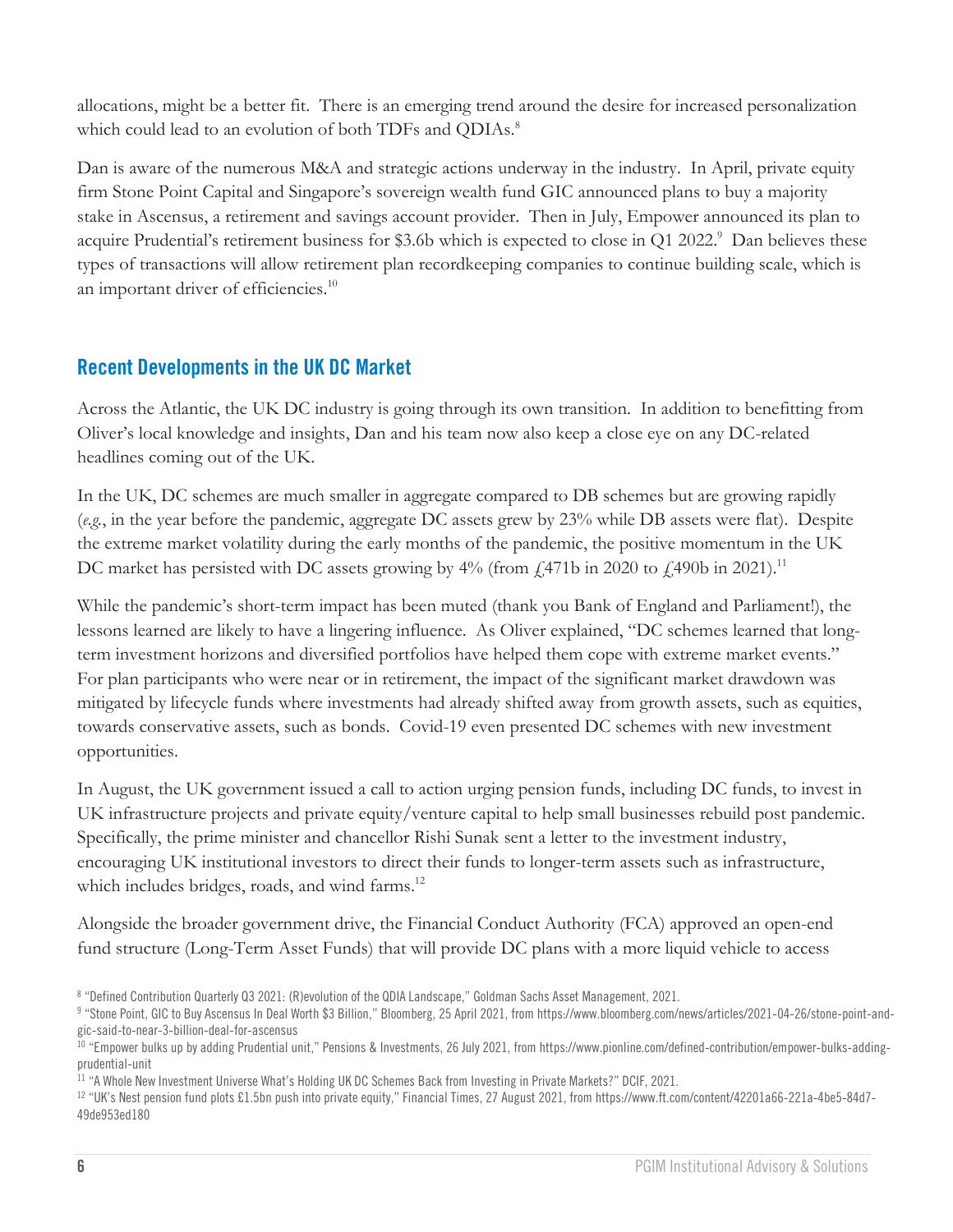illiquid investments. Currently, reduced asset liquidity that might impact the ability to make pension payments is considered one of the main barriers to investing in such assets. The FCA said because liquidity risk prohibits investors from making significant allocations to illiquid assets, the Long-Term Asset Funds will have specific liquidity management features (*e.g.*, longer redemption periods so that investors do not have to sell assets at unfavorable prices) to help investors manage this risk.<sup>13</sup>

Another effort by the UK government to reduce regulatory barriers involved loosening the fee cap on DC funds. UK DC plans have largely steered clear of private equity, which is more expensive to manage. Plan sponsors are concerned that performance fees or carried interest, typically levied by private markets managers, would erode retirement returns and increase the risk of breaching the 0.75 % fee cap that applies to default funds. In October, however, the government has approved an initiative to allow DC schemes to spread performance fees over multiple years, so they are less likely to breach the cap in any given year.<sup>14</sup> The government is also considering an outright loosening of the fee cap to encourage greater investments in illiquid assets.<sup>15</sup>

There is also a trend for single-employer DC schemes to consolidate into **Master Trusts** to achieve scale. Recently, one of the UK's largest master trusts, NEST, announced plans to plot more than  $f<sub>i</sub>1b$  into private equity – the first move by any British DC plan into the asset class. NEST plans an initial  $f_1$ 1b at the beginning of 2022, followed by £250m every year through 2024 with a target of 5% of the portfolio invested in the asset class by the end of 2024.<sup>16</sup> This is not its first adventure into illiquid assets, though. It first tested the water in private credit in 2019 (where both the management fees and carried interest are lower compared to private equity), followed by an investment in infrastructure equity.

However, as a new player in the private equity markets, NEST will not be a price-taker. It is challenging the prevailing practice in the private equity markets by refusing to pay the performance fees, arguing that it is beyond the affordability of itself and most other DC schemes. The bargaining power comes from NEST's scale  $(420b)$ . In addition, under NEST's model, GPs can transact on co-investments relying on NEST's ability to commit large amounts of money that can be evergreen without the need for repeated fundraising.<sup>17</sup>

On multiple occasions, Oliver brought up ESG reporting as something at the top of his mind. "ESG is a bigger issue in the UK than it is in the US. Regulatory changes have intensified over the past two years on improving standards of ESG reporting for DC schemes, although it may still be some time before we will be required to implement these carbon accounting measures," explained Oliver. While schemes with £5b or more in assets would have to comply with the requirements beginning in October 2021, those with at least  $\text{\emph{L}}$ 1b have until October 2022.<sup>18</sup> Specifically, the new rules require DC schemes to disclose "financially

<sup>13</sup> "FCA approves open-end fund structures for illiquid investing," Pensions & Investments, 25 October 2021, fro[m https://www.pionline.com/regulation/fca-approves](https://www.pionline.com/regulation/fca-approves-open-end-fund-structures-illiquid-investing)[open-end-fund-structures-illiquid-investing](https://www.pionline.com/regulation/fca-approves-open-end-fund-structures-illiquid-investing)

<sup>14</sup> "Pension funds rebuff government fee liberalisation plan," Financial Times, 19 April 2021, fro[m https://www.ft.com/content/642485b1-9128-48b0-903c-](https://www.ft.com/content/642485b1-9128-48b0-903c-7265e09ebf8c)[7265e09ebf8c](https://www.ft.com/content/642485b1-9128-48b0-903c-7265e09ebf8c)

<sup>15</sup> "U.K. eases path to DC illiquids but challenges remain for plans," Pensions & Investments, 15 November 2021, fro[m https://www.pionline.com/defined](https://www.pionline.com/defined-contribution/uk-eases-path-dc-illiquids-challenges-remain-plans)[contribution/uk-eases-path-dc-illiquids-challenges-remain-plans](https://www.pionline.com/defined-contribution/uk-eases-path-dc-illiquids-challenges-remain-plans)

<sup>&</sup>lt;sup>16</sup> "NEST challenges private equity fees," Top1000Funds.com, 30 September 2021, from<https://www.top1000funds.com/2021/09/nest-challenges-private-equity-fees/> <sup>17</sup> *Ibid.*

<sup>18</sup> "UK Pensions Briefing: Climate change governance and reporting requirements for pension scheme trustees", March 2021, from

<https://www.nortonrosefulbright.com/en/knowledge/publications/654b8016/uk-pensions-briefing-climate-change-governance-and-reporting-requirements>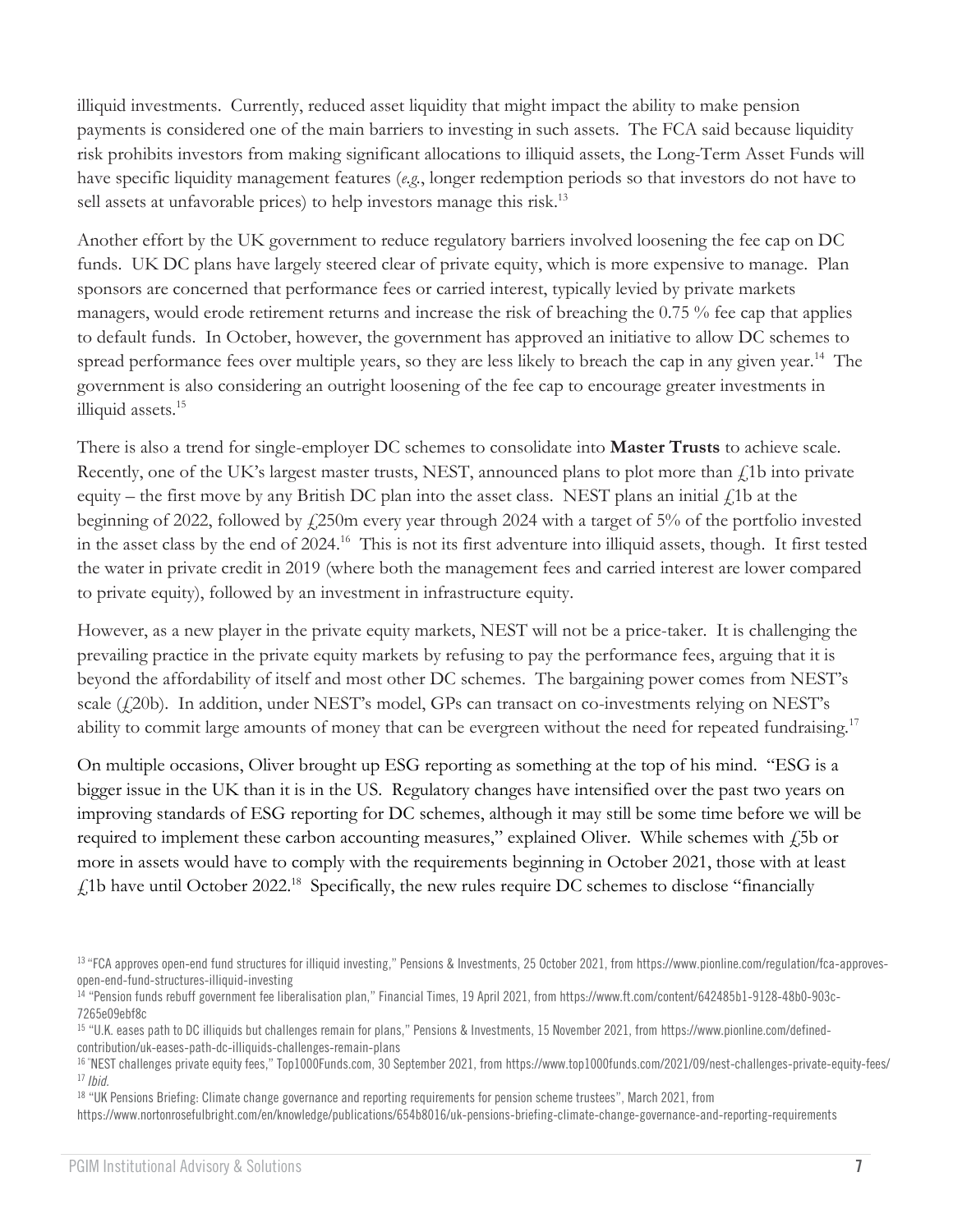materially" ESG factors and consider the potential impact of climate change in their investment process.<sup>19</sup> "We have a lot of work to do," said Oliver.

# **Looking Ahead of Cenland's DC Plans**

As Cenland expects to complete the Envision acquisition in the summer of 2022, Dan does not have much time to sort out the investment choices for both the US and UK DC plans. Although the DC accounts are participant-directed, Dan and his team need to carefully select the underlying investment options that can generate income and capital growth, which together with new contributions from both the company and the participants themselves, help them stay the course for retirement. Dan believes that plan members should have access to a wide range of opportunities across the investment universe just as the DB participants once did. Leveraging Cenland's internal investment expertise, Dan wants to give plan participants the opportunity to access illiquid private assets as part of a well-diversified portfolio.

Many of the world's largest and most successful DC plans have substantial allocations to illiquid private assets. "Australia superannuation funds have substantial allocations to illiquid assets, which provide longterm income and diversification from the public equity and bonds in their portfolios," said Oliver. A report from Preqin found a trend of Australian superannuation schemes diversifying further into alternative assets. They also have a higher propensity to allocate to real estate and infrastructure relative to global DC funds.<sup>20</sup>

In the US, unlike DB schemes which have long embraced illiquid assets*,* DC schemes currently have little allocation to such assets. CEM Benchmarking found that, between 1997 and 2014, DB schemes outperformed DC schemes by an annualized 1.1%, benefitting from allocations to real estate, hedge funds and private equity. In contrast, DC schemes had no allocation to these illiquid asset classes during this period, restricting their overall performance.<sup>21</sup> Within the DC industry, public plans are generally more sophisticated than the private sector in their ability to access private markets. However, the private sector is catching up by starting to first incorporate direct real estate investments as a way to get their foot in the door. 22

An immediate next step would be for Dan and his team to investigate the implications of further integrating illiquid private assets into the DC portfolios. Dan recalled that the DB portfolio liquidity study conducted by his investment team in 2020 was extremely effective in understanding the consequences of changing allocations between liquid and illiquid assets in their DB portfolio. The asset allocation framework that Cenland developed with their external partner helped link the DB portfolio's top-down asset allocation, bottom-up private asset investing, and liquidity demands together and provided an overall view of the portfolio's tradeoff between liquidity and performance.<sup>23</sup> "We should do a similar liquidity analysis on the UK DC fund to better understand the impact of the private assets there…," Dan thought. "Can we leverage the framework we developed for the DB plan? Or do we need a new tool for DC plans?" – Dan would leave

<sup>&</sup>lt;sup>19</sup> E. Simon & J. Greenwood, "ESG in DC Pensions Report," Corporate Advisor Intelligence, February 2021.

<sup>20</sup> C. Choy *et al*. "Australian Superannuation Funds in Alternatives," Preqin, November 2018.

<sup>&</sup>lt;sup>21</sup> N. Groom, "UK DC: A fetish for liquidity: The case for real assets," Natixis, July 2019.

 $^{22}$  "A Whole New Investment Universe What's Holding UK DC Schemes Back from Investing in Private Markets?", DCIF, 2021.

<sup>23</sup> J. Shen *et al.* "[Harnessing the Potential of Private Assets: A Framework For Institutional Portfolio Construction](https://cdn.pficdn.com/cms/pgim4/sites/default/files/IAS-Harnessing-the-Potential-of-Private-Assets-062021.pdf)," PGIM IAS & GIC, June 2020.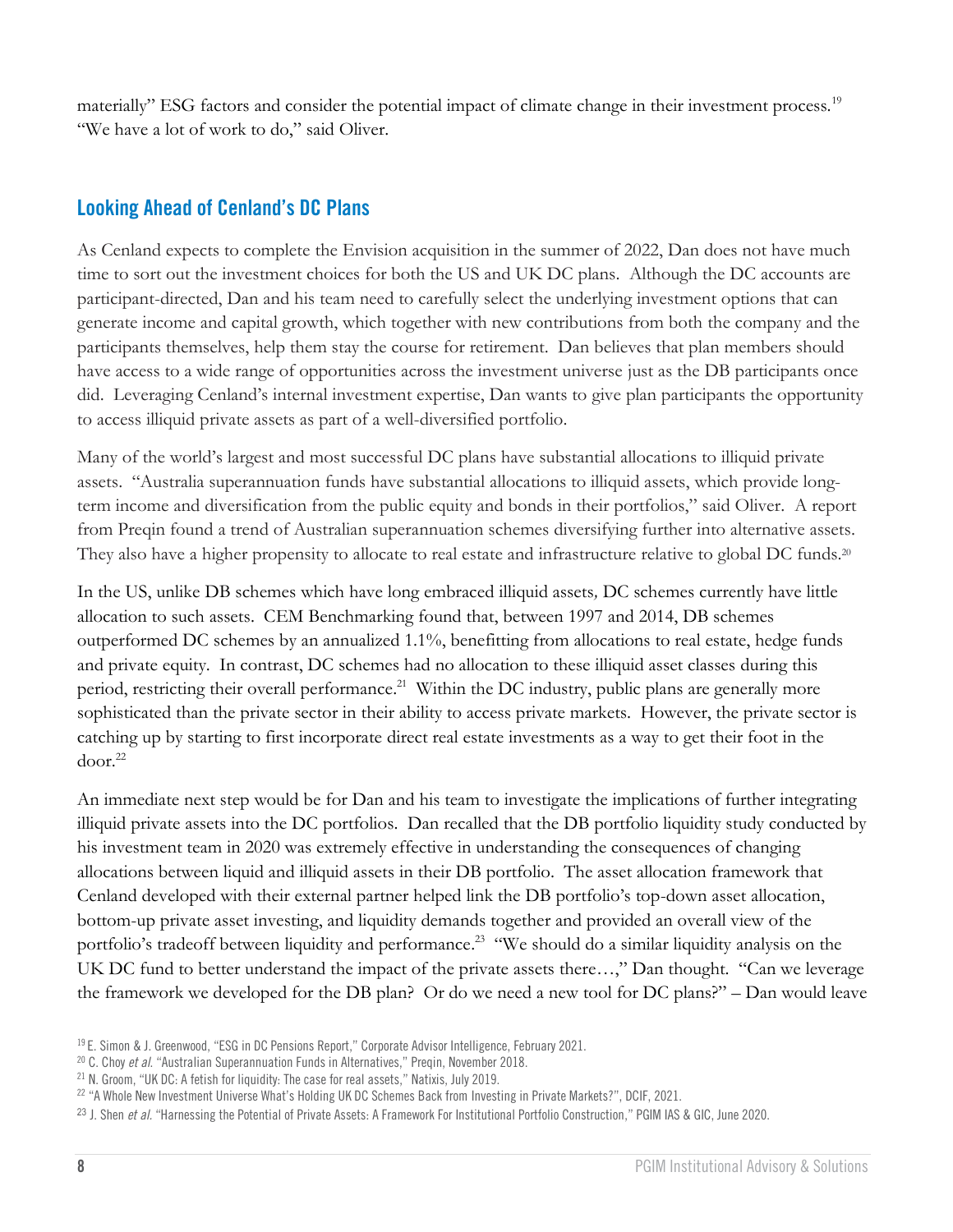it as a question for the investment team. "Well…no matter what tool they use, I need to design a fund structure for the new DC liquidity study." He started drawing up a schematic of a DC fund structure in his notebook (shown in Exhibit 4).

One step of the study involves identifying and analyzing the various liquidity demands that are unique to DC schemes. In normal times, inflows and outflows for DC plans are stable and predictable. However, during the pandemic, many governments allowed "early withdrawals" from DC accounts to support individuals experiencing financial hardship. For example, during one of their conversations, Oliver brought to Dan's attention that the Australian Federal Government allowed members to temporarily withdraw up to \$10,000 from their superannuation funds between 20 April and 30 June 2020, and another \$10,000 between 1 July and 31 December 2020.<sup>24</sup> The US government also allowed Coronavirus Related Distributions (CRDs) up to \$100,000. <sup>25</sup> Dan knows that government policies have unintended consequences – these policies will be no exception.

Participants also have the option to move existing account assets from one plan investment option to another through a scheme called "member switching," which creates liquidity demands for fund managers. Other liquidity demands for fund managers may come from currency hedging losses when the domestic currency depreciates (Exhibit 5). In stressed market environments, these factors could contribute to a significantly greater amount of liquidity needed by DC funds to meet their cash withdrawals at a time when liquidity is less available.

Dan started strategizing about the upcoming meetings with his investment team on how to better understand and monitor the liquidity demands for the new DC plan, leveraging their experience with Cenland's DB and DC plans. Dan is expected to present an action plan to Denise at the year-end meeting. He would explain how he plans to manage the portfolios' liquidity risk, which becomes more challenging as Cenland further integrates illiquidity private assets into its DC portfolios. He would also identify potential opportunities for synergies across the US and UK plans, *e.g.,* by leveraging an integrated investment team. One thing he knows for sure is that they will have a packed schedule this fall.

<sup>24</sup> "Report no. 6: The COVID-19 early release of superannuation: Through a family lens: Families in Australia Survey," Australian Institute of Family Studies, September 2021, fro[m https://aifs.gov.au/publications/covid-19-early-release-superannuation-through-family-lens](https://aifs.gov.au/publications/covid-19-early-release-superannuation-through-family-lens)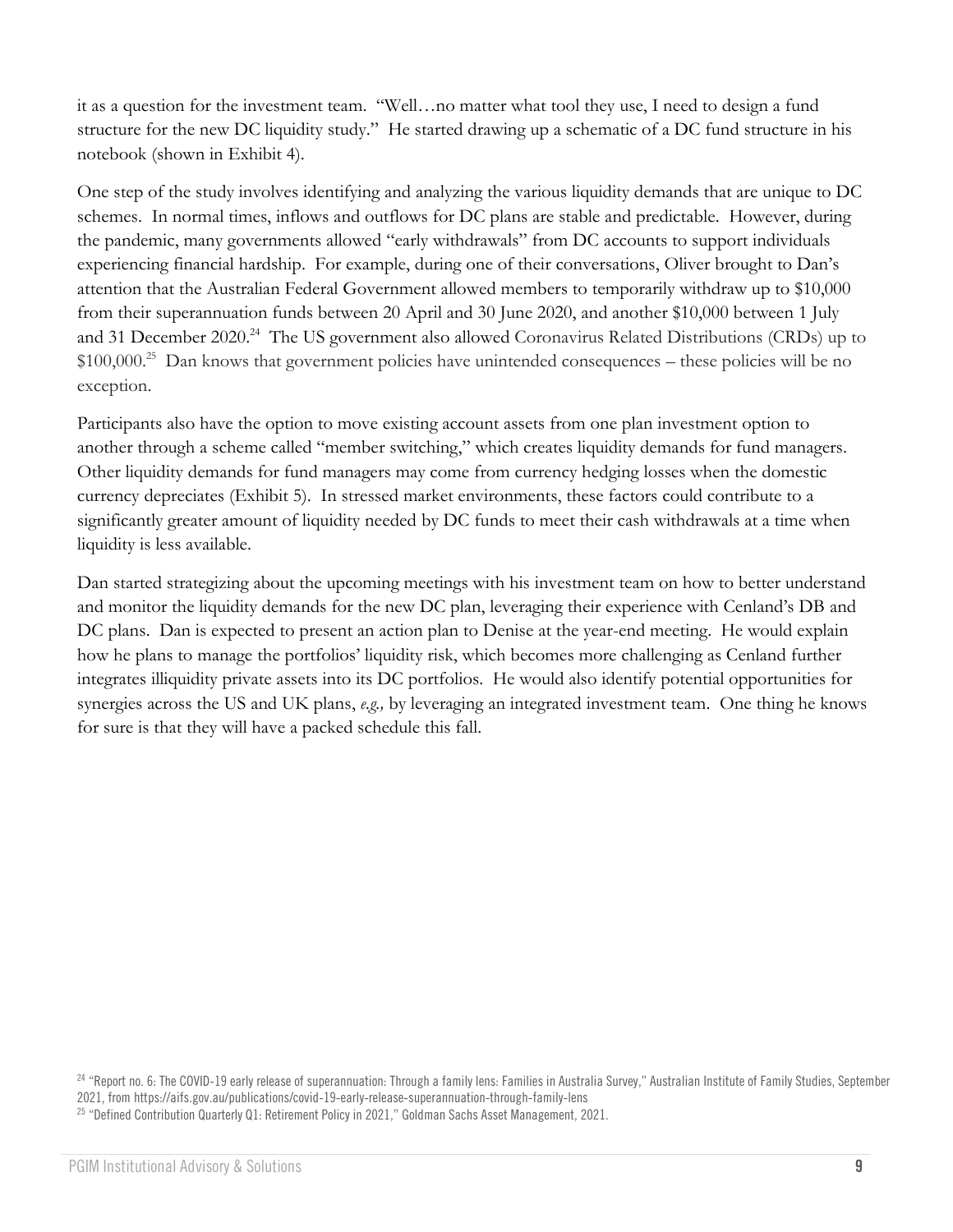# **Some Issues for Consideration**

- 1. What are the distinctive characteristics of DC plans compared to DB plans?
- 2. What do the US and UK DC plans have in common? What are the key differences?
- 3. Would any government actions create new liquidity demands for the DC plans?
- 4. Globally, why can some DC plans invest more types and % of illiquid assets *vs.* others? Structural differences, regulatory environment, or participant preference?
- 5. What are the benefits/challenges of incorporating illiquid private assets into a DC plan?
- 6. Is there any possibility to include private equity in the US/UK DC plans? How might Cenland get there?
- 7. How should Dan interact with Oliver and his team?
- 8. How could Dan leverage his current investment team to manage the DC plans?
- 9. What should Cenland do with the frozen US DB plan to accelerate the termination?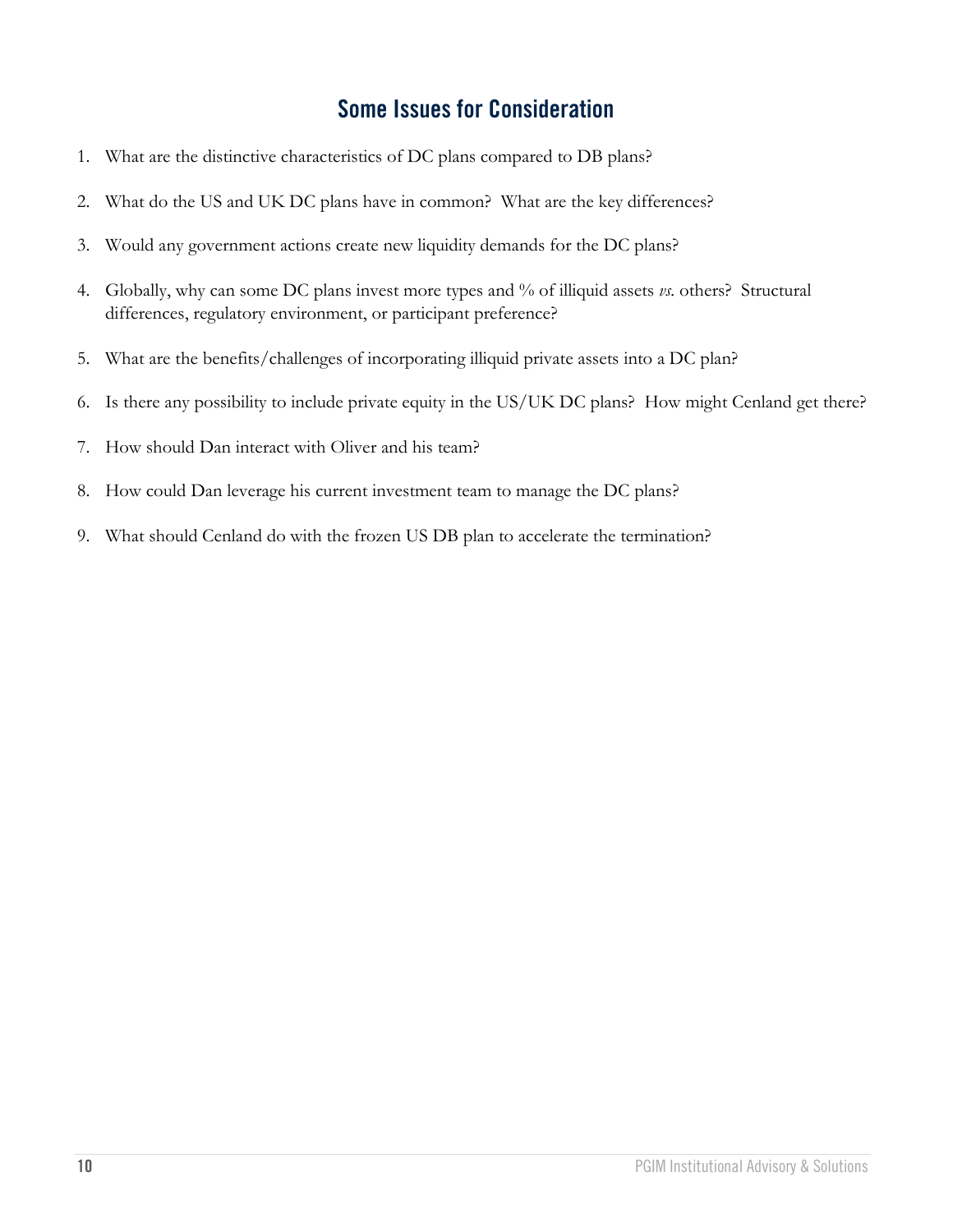







Source: PGIM IAS. Provided for illustrative purposes only.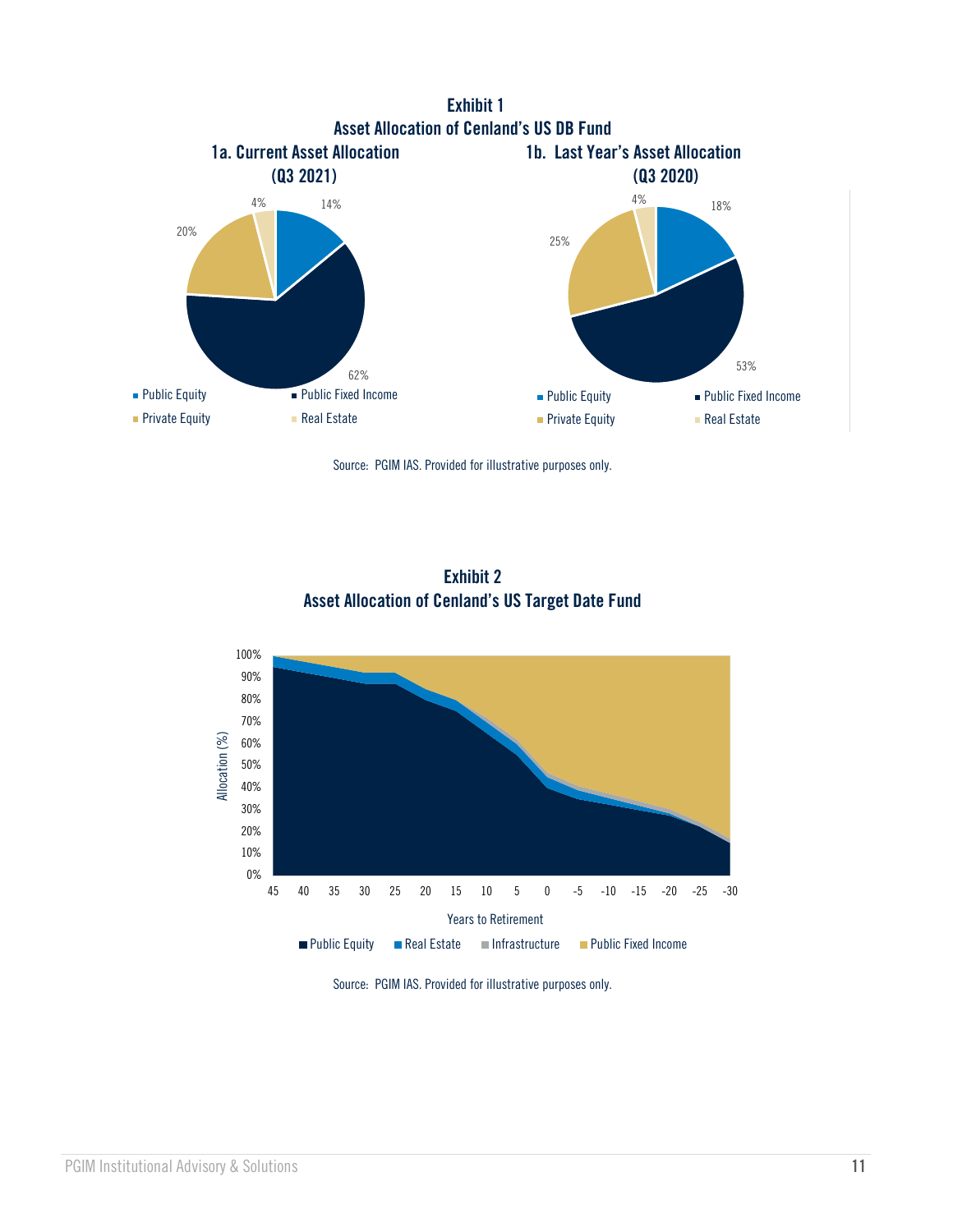



**Exhibit 4 Illustrative UK DC Fund Structure (For New Cenland's DC Liquidity Study)**



Source: PGIM IAS. Provided for illustrative purposes only.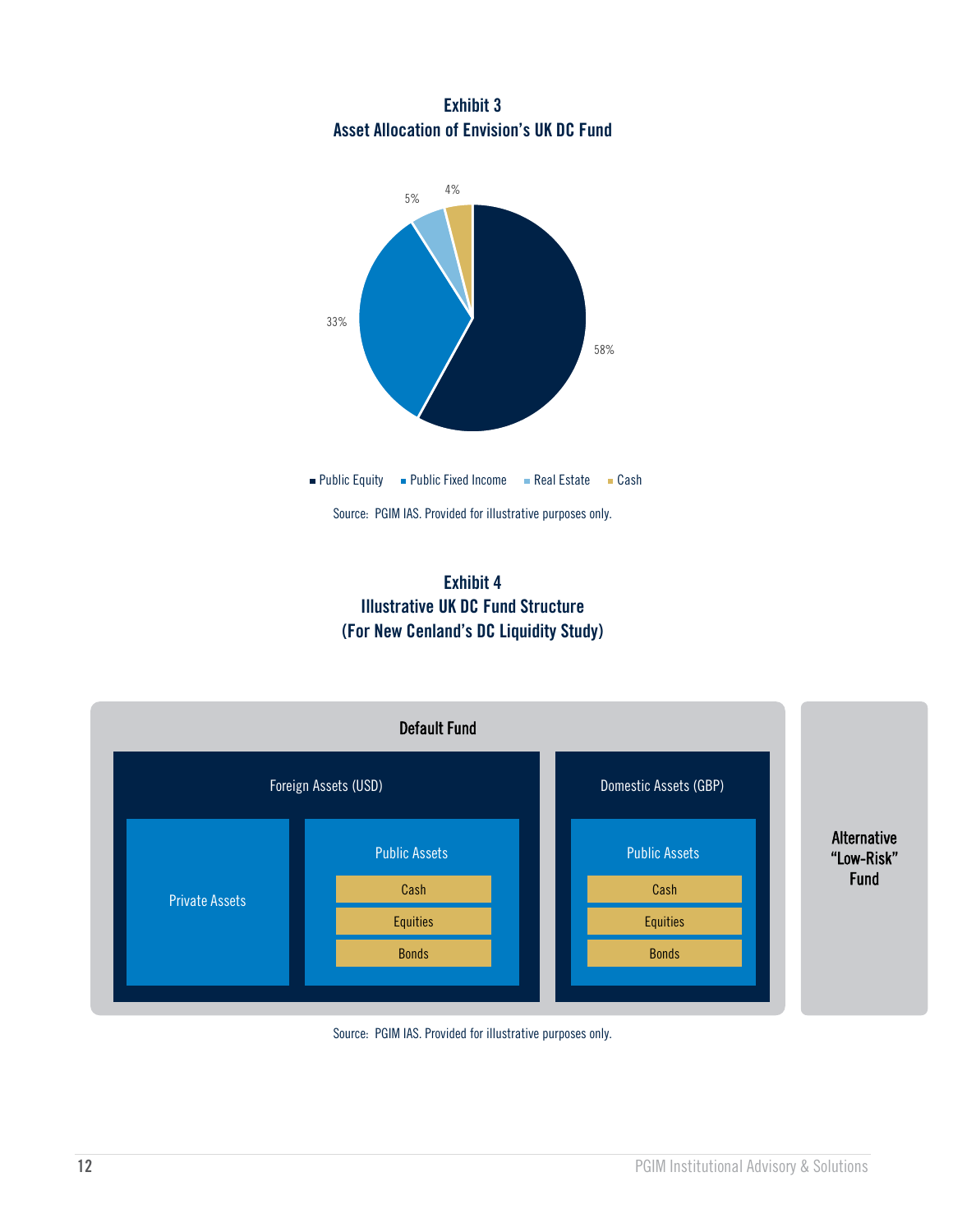

Source: PGIM IAS, Refinitiv Eikon DataStream, Provided for illustrative purposes only.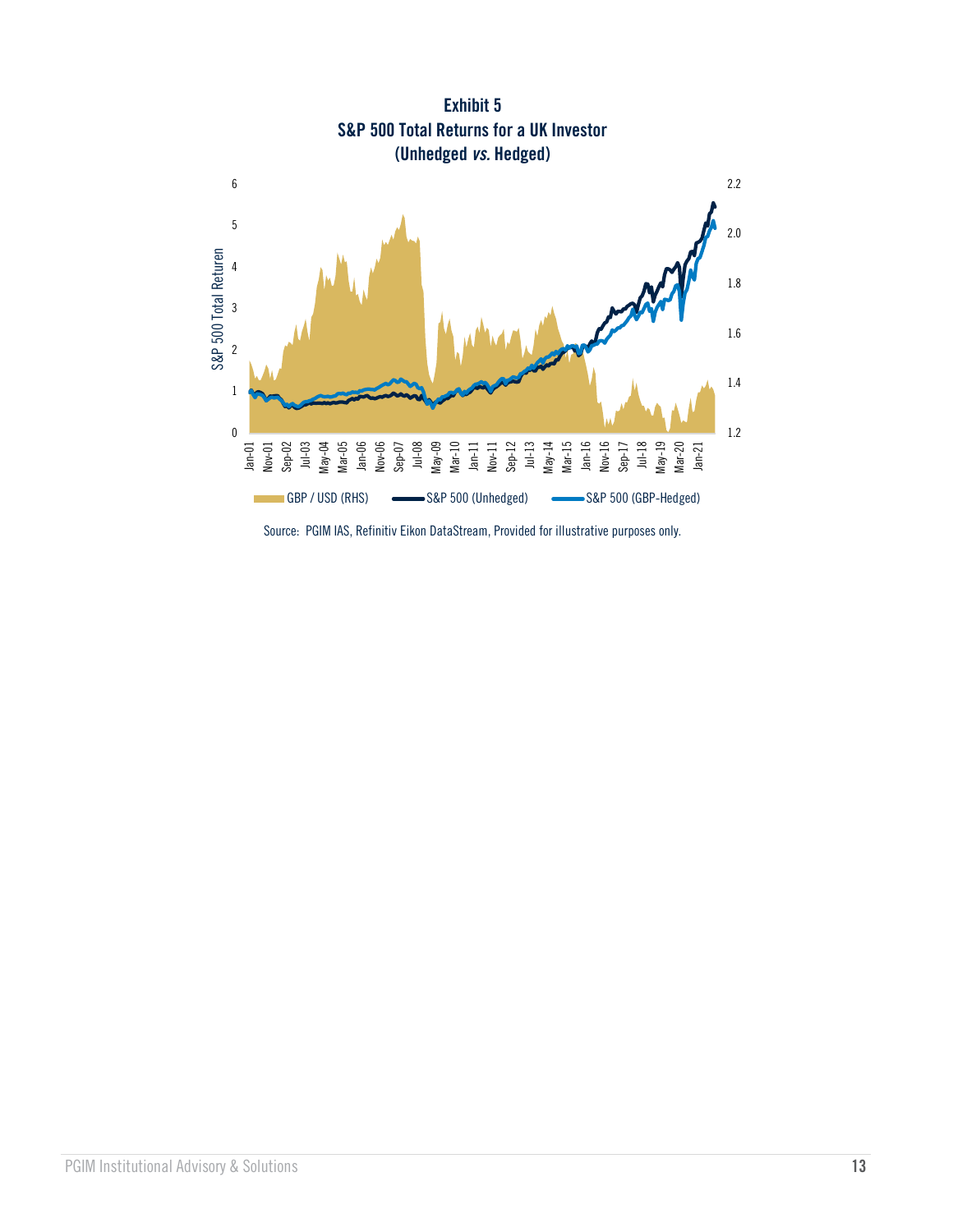# **Glossary**

| Closed<br>DB Plan   | When a defined benefit plan is closed it does not accept any new participants into the plan, but still<br>provides ongoing accruals to participants who are already covered by the plan.                                                                                                                                                                                                                                                                                                                                                          |
|---------------------|---------------------------------------------------------------------------------------------------------------------------------------------------------------------------------------------------------------------------------------------------------------------------------------------------------------------------------------------------------------------------------------------------------------------------------------------------------------------------------------------------------------------------------------------------|
| Frozen<br>DB Plan   | Apart from not accepting new entrants into the plan, a DB plan can be frozen in several different<br>ways:<br>Soft freeze: the plan stops benefit accrual for all participants but allows benefits to increase<br>with the growth of participants' wages<br>Partial freeze: the plan stops benefit accrual for some participants<br>$\bullet$<br>Hard freeze: the plan stops service accruals for all participants, i.e., the participants' benefits<br>do not grow with additional years of service                                              |
| <b>PBO</b>          | Projected benefit obligation is an actuarial measurement of the present value of future pension<br>liabilities that is a DB plan sponsor's responsibility.                                                                                                                                                                                                                                                                                                                                                                                        |
| <b>PRT</b>          | Pension risk transfer typically refers to a transaction of transferring a defined benefit plan's risks<br>from a pension plan sponsor to an insurance company through the purchase of an annuity contract.                                                                                                                                                                                                                                                                                                                                        |
| 401(k)              | A company-sponsored retirement savings plan offered by many American employers. The employee<br>can sign up for a 401(k) plan and agree to have a percentage of each paycheck contributed directly to<br>an investment account before income taxes are deducted. The employer may match part or all of an<br>employee's contributions. The employee is responsible for choosing specific investments from<br>several options offered by the employer. When the account owner makes withdrawals, that money is<br>taxed as ordinary earned income. |
| <b>QDIA</b>         | Qualified Default Investment Alternative. When money is contributed to an employee's 401(k) plan,<br>but the employee hasn't specified how the money should be invested among different investment<br>options under the plan, the money can be automatically invested into the default QDIA.                                                                                                                                                                                                                                                      |
| <b>TDF</b>          | Target-date fund that addresses an investor's capital needs at some future date. The asset allocation<br>of a target-date fund is typically designed to become more conservative as the target-date<br>approaches.                                                                                                                                                                                                                                                                                                                                |
| <b>Master Trust</b> | A Master Trust in the UK is a multi-employer occupational (DC) pension scheme. A Master Trust is<br>typically set up by a provider, e.g., an insurance company. Several non-associated employers can<br>participate in the scheme under one Master Trust. Each participating employer can have one or<br>more sections within the Master Trust. Trustees take governance and regulatory responsibilities, but<br>each participating employer retains the ability to make decisions about benefit and contribution                                 |



levels.

**Michelle (Yu) Teng, PhD, CFA, CAIA** Vice President Co-Head of IAS Private Assets Research Program michelle.teng@pgim.com



**Aili Chen, CFA** Senior Associate aili.chen@pgim.com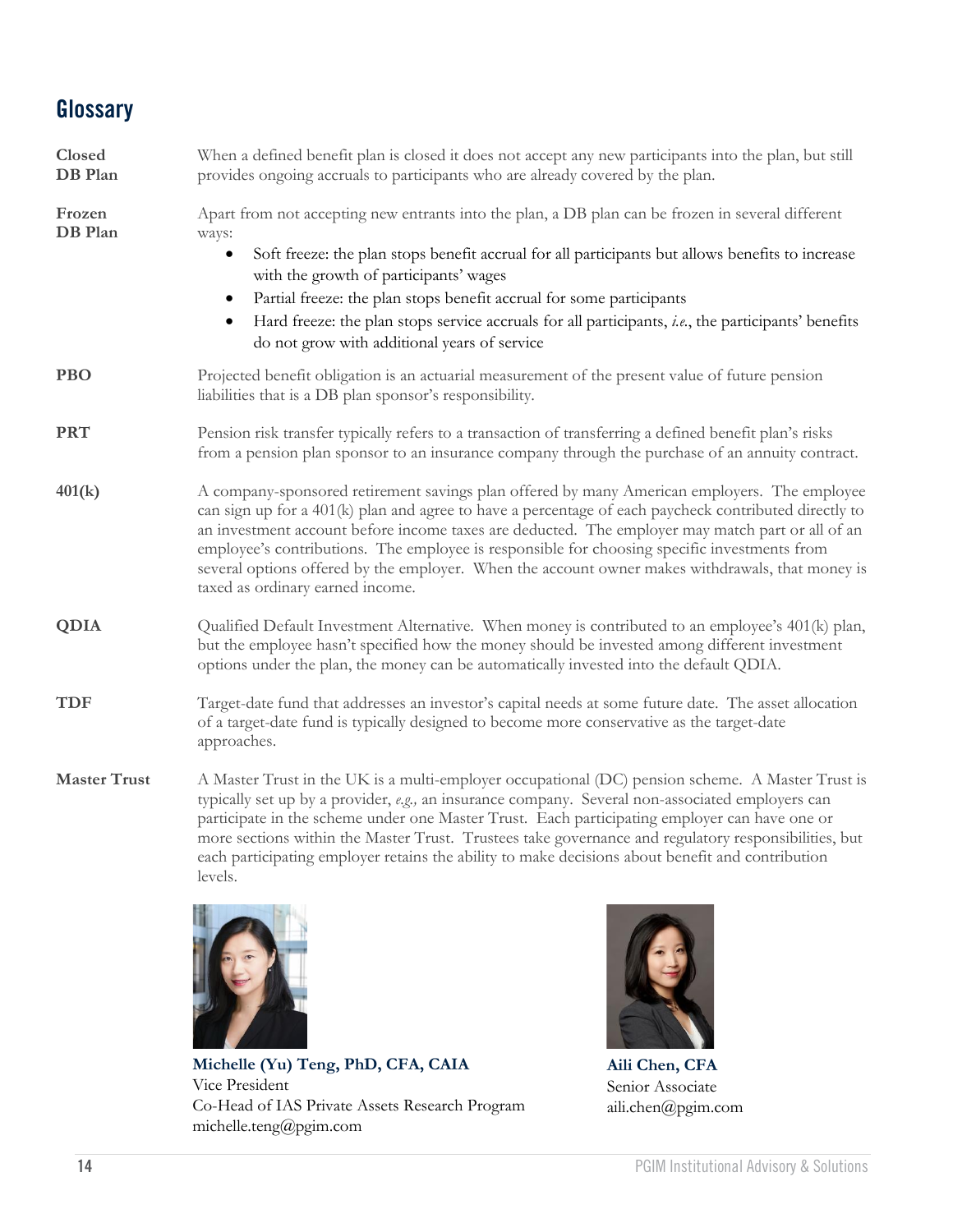# **MORE PUBLICATIONS FROM PGIM IAS**

#### **Publications**

- A rising Private Asset Class: Core+ Real Estate Debt *(July 2021)*
- Harnessing the Potential of Private Assets: A Framework for Institutional Portfolio Construction *(June 2021)*
- US Stock–Bond Correlation: What Are the Macroeconomic Drivers? *(May 2021)*
- Equity Portfolio Manager Active Risk and Information Ratio: How Does the Reward Vary with Active Risk? *(November 2020)*
- Building and Maintaining a Desired Exposure to Private Markets: Commitment Pacing, Cash Flow Modeling, and Beyond *(November 2020)*
- Next-Generation Commodity Benchmarks: RASA Benchmarks Designed to Align with CIO Investment Objectives *(November 2020)*
- Modeling Private Investment Cash Flows with Market-Sensitive Periodic Growth *(October 2020)*
- Riders in the Storm: How Volatility Events Affect Private Asset Class Performance *(June 2020)*
- The Probability of Recession: A Critique of a New Forecasting Technique *(June 2020)*
- What's in Your Real Asset Portfolio? *(May 2020)*
- Measuring the Value of LP Fund-Selection Skill (April *2020)*
- Building a Better Portfolio: Balancing Performance and Liquidity *(joint with the GIC – April 2020)*

#### **Bespoke Client Projects**

- How to design a commodity benchmark aligned with a DB plan's objective?
- Will my equity managers perform as expected in the next downturn?

#### **Case Studies**

Cenland Corporation—The CIO and the Freezing of the DB Plan *(December 2020)*

#### **Research Collections**

IAS Research Collection 2019 (December 2019)

#### **The IAS Differential**

**March 2021 I** July 2021

#### → **Visit us at [pgim.com/IAS](https://www.pgim.com/clients/advisory-solutions)**

- What is the Optimal Number of Equity Managers?  $A$ CIO Toolkit for Manager Allocation *(February 2020)*
- Institutional Gold! *(November 2019)*
- A Fair Comparison Framework: Risk and Return in Private & Public Investments *(November 2019)*
- Asset Allocation for "End-State" Portfolios *(September 2019)*
- The Diversity of Real Assets: Portfolio Construction for Institutional Investors *(June 2019)*
- The Tradeoff Between Liquidity and Performance: Private Assets in Institutional Portfolios *(January 2019)*
- **Emerging Market Equity Benchmarks for Japanese** Investors: Countries, Sectors or Styles? *(October 2018)*
- **Exercise Forecasting Long-Term Equity Returns: A Comparison** of Popular Methodologies *(September 2018)*
- What Can the Markets Tell Us about Future Economic Growth? *(September 2018)*
- How to Measure the Value of Adding a Cross-Sector Manager *(September 2018)*
- Anchor to Windward: Aligning Absolute Return Objectives *(May 2018)*
- When the Dust Flies: How Volatility Events Affect Asset Class Performance *(April 2018)*
- **EXECUTE:** Asset Allocation with Illiquid Private Assets *(February 2018)*
- The Impact of Market Conditions on Active Equity Management *(March 2017)*
- How should we allocate capital across our equity managers?
- Cenland Corporation—The CIO and the Closing of the DB Plan *(December 2019)*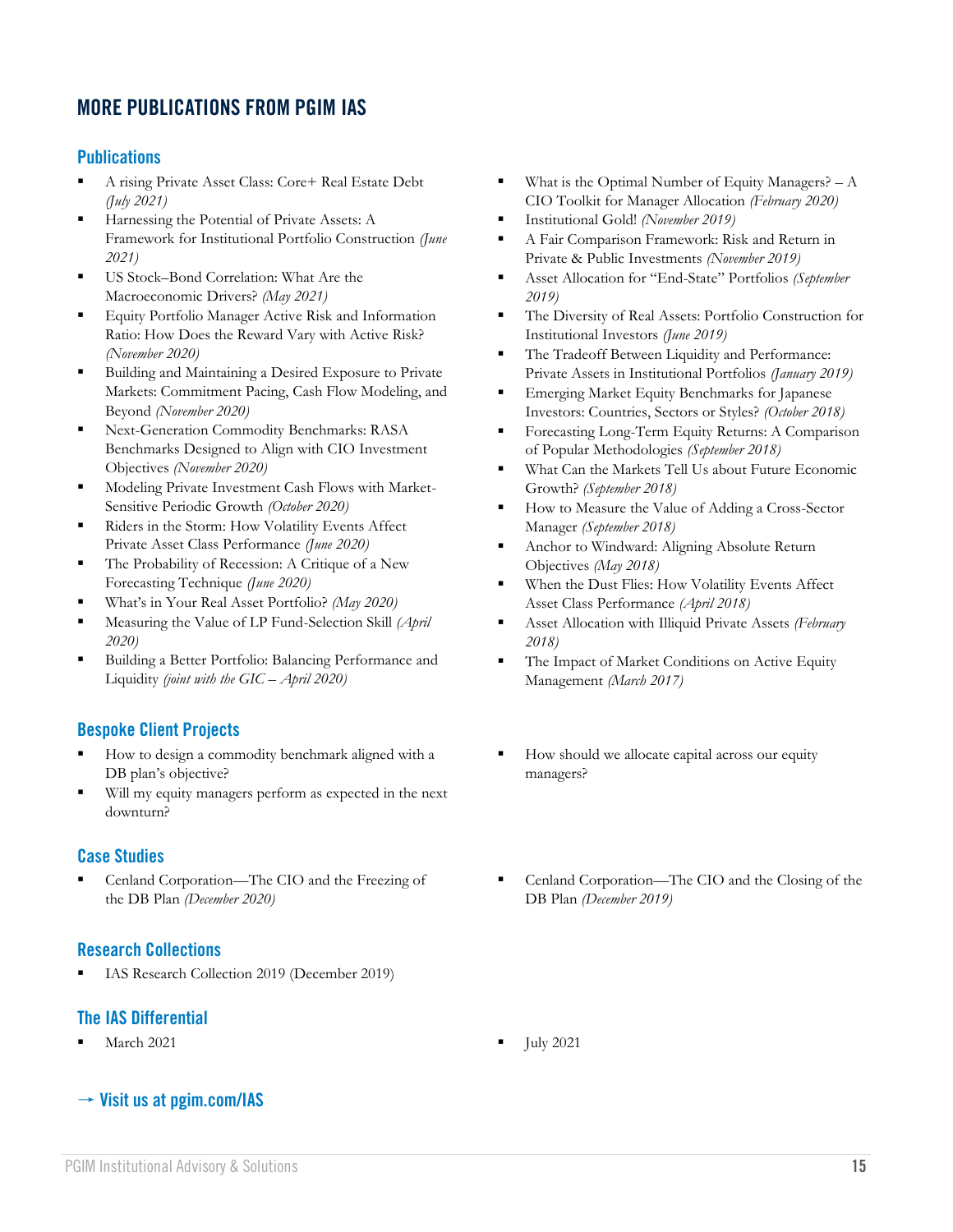# **Important Information**

Past performance is no guarantee or reliable indicator of future results. All investments involve risk, including the possible loss of capital. These materials are for informational or educational purposes only. In providing these materials, PGIM is not acting as your fiduciary.

Alternative investments are speculative, typically highly illiquid and include a high degree of risk. Investors could lose all or a substantial amount of their investment. Alternative investments are suitable only for long-term investors willing to forego liquidity and put capital at risk for an indefinite period of time. Equities may decline in value due to both real and perceived general market, economic and industry conditions. Investing in the bond market is subject to risks, including market, interest rate, issuer, credit, inflation risk and liquidity risk. Commodities contain heightened risk, including market, political, regulatory and natural conditions and may not be suitable for all investors. The use of models to evaluate securities or securities markets based on certain assumptions concerning the interplay of market factors, may not adequately take into account certain factors and may result in a decline in the value of an investment, which could be substantial.

The analysis in the paper is based on hypothetical modeling. There is no guarantee, and no representation is being made, that an investor will or is likely to achieve profits, losses or results similar to those shown. Hypothetical or simulated performance results are provided for illustrative purposes only and have several inherent limitations. Unlike an actual performance record, simulated results do not represent actual performance and are generally prepared through the retroactive application of a model designed with the benefit of hindsight. There are frequently sharp differences between simulated results and actual results. In addition, since trades have not actually been executed, simulated results cannot account for the impact of certain market risks such as lack of liquidity. There are several other factors related to the markets in general or the implementation of any specific investment strategy, which cannot be fully accounted for in the preparation of simulated results and all of which can adversely affect actual results.

All charts contained herein were created as of the date of this presentation, unless otherwise noted. Performance results for certain charts and graphs may be limited by date ranges, as stated on the charts and graphs. Different time periods may produce different results. Charts and figures are provided for illustrative purposes and are not an indication of past or future performance of any PGIM product.

These materials represent the views, opinions and recommendations of the author(s) regarding the economic conditions, asset classes, securities, issuers or financial instruments referenced herein, and are subject to change without notice. Certain information contained herein has been obtained from sources that PGIM believes to be reliable; however, PGIM cannot guarantee the accuracy of such information, assure its completeness, or warrant such information will not be changed. The information contained herein is current as of the date of issuance (or such earlier date as referenced herein) and is subject to change without notice. PGIM has no obligation to update any or all of such information; nor do we make any express or implied warranties or representations as to the completeness or accuracy or accept responsibility for errors. Any forecasts, estimates and certain information contained herein are based upon proprietary research and should not be considered as investment advice or a recommendation of any particular security, strategy or investment product. These materials are not intended as an offer or solicitation with respect to the purchase or sale of any security or other financial instrument or any investment management services and should not be used as the basis for any investment decision. No liability whatsoever is accepted for any loss (whether direct, indirect, or consequential) that may arise from any use of the information contained in or derived from this report. PGIM and its affiliates may make investment decisions that are inconsistent with the recommendations or views expressed herein, including for proprietary accounts of PGIM or its affiliates. The opinions and recommendations herein do not take into account individual client circumstances, objectives, or needs and are not intended as recommendations of particular securities, financial instruments or strategies to particular clients or prospects. No determination has been made regarding the suitability of any securities, financial instruments or strategies for particular clients or prospects. For any securities or financial instruments mentioned herein, the recipient(s) of this report must make its own independent decisions.

The information contained herein is provided by PGIM, Inc., the principal asset management business of Prudential Financial, Inc. (PFI), and an investment adviser registered with the US Securities and Exchange Commission. PFI is not affiliated in any manner with Prudential plc, a company incorporated in the United Kingdom. In the United Kingdom and various European Economic Area ("EEA") jurisdictions, information is issued by PGIM Limited with registered office: Grand Buildings, 1-3 Strand, Trafalgar Square, London, WC2N 5HR. PGIM Limited is authorised and regulated by the Financial Conduct Authority of the United Kingdom (Firm Reference Number 193418) and duly passported in various jurisdictions in the EEA. These materials are issued by PGIM Limited to persons who are professional clients or eligible counterparties for the purposes of the Financial Conduct Authority's Conduct of Business Sourcebook. In certain countries in Asia, information is presented by PGIM (Singapore) Pte. Ltd., a Singapore investment manager registered with and licensed by the Monetary Authority of Singapore. In Japan, information is presented by PGIM Japan Co. Ltd., registered investment adviser with the Japanese Financial Services Agency. In South Korea, information is presented by PGIM, Inc., which is licensed to provide discretionary investment management services directly to South Korean investors. In Hong Kong, information is presented by representatives of PGIM (Hong Kong) Limited, a regulated entity with the Securities and Futures Commission in Hong Kong to professional investors as defined in Part 1 of Schedule 1 of the Securities and Futures Ordinance. In Australia, this information is presented by PGIM (Australia) Pty Ltd. ("PGIM Australia") for the general information of its "wholesale" customers (as defined in the Corporations Act 2001). PGIM Australia is a representative of PGIM Limited, which is exempt from the requirement to hold an Australian Financial Services License under the Australian Corporations Act 2001 in respect of financial services. PGIM Limited is exempt by virtue of its regulation by the Financial Conduct Authority (Reg: 193418) under the laws of the United Kingdom and the application of ASIC Class Order 03/1099. The laws of the United Kingdom differ from Australian laws. Pursuant to the international adviser registration exemption in National Instrument 31-103, PGIM, Inc. is informing you of that: (1) PGIM, Inc. is not registered in Canada and relies upon an exemption from the adviser registration requirement under National Instrument 31-103; (2) PGIM, Inc.'s jurisdiction of residence is New Jersey, U.S.A.; (3) there may be difficulty enforcing legal rights against PGIM, Inc. because it is resident outside of Canada and all or substantially all of its assets may be situated outside of Canada; and (4) the name and address of the agent for service of process of PGIM, Inc. in the applicable Provinces of Canada are as follows: in Québec: Borden Ladner Gervais LLP, 1000 de La Gauchetière Street West, Suite 900 Montréal, QC H3B 5H4; in British Columbia: Borden Ladner Gervais LLP, 1200 Waterfront Centre, 200 Burrard Street, Vancouver, BC V7X 1T2; in Ontario: Borden Ladner Gervais LLP, 22 Adelaide Street West, Suite 3400, Toronto, ON M5H 4E3; in Nova Scotia: Cox & Palmer, Q.C., 1100 Purdy's Wharf Tower One, 1959 Upper Water Street, P.O. Box 2380 - Stn Central RPO, Halifax, NS B3J 3E5; in Alberta: Borden Ladner Gervais LLP, 530 Third Avenue S.W., Calgary, AB T2P R3.

IAS 1130-600